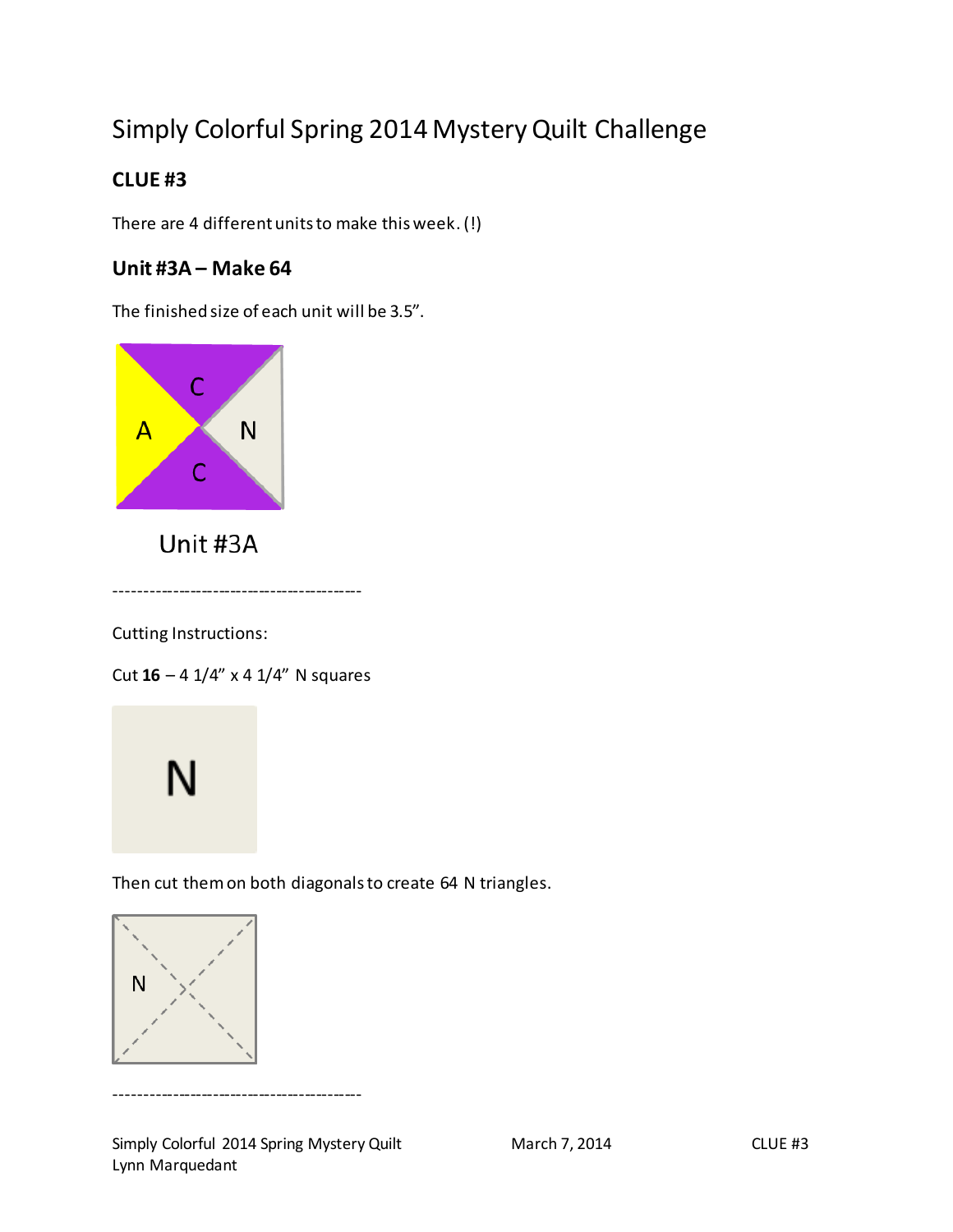Cut **16** – 4 1/4" x 4 1/4" A squares



Then cut them on both diagonals to create 64 A triangles.



-------------------------------------------

Cut **32** – 4 1/4" x 4 1/4" C squares



Then cut them on both diagonals to create 128 C triangles.



-------------------------------------------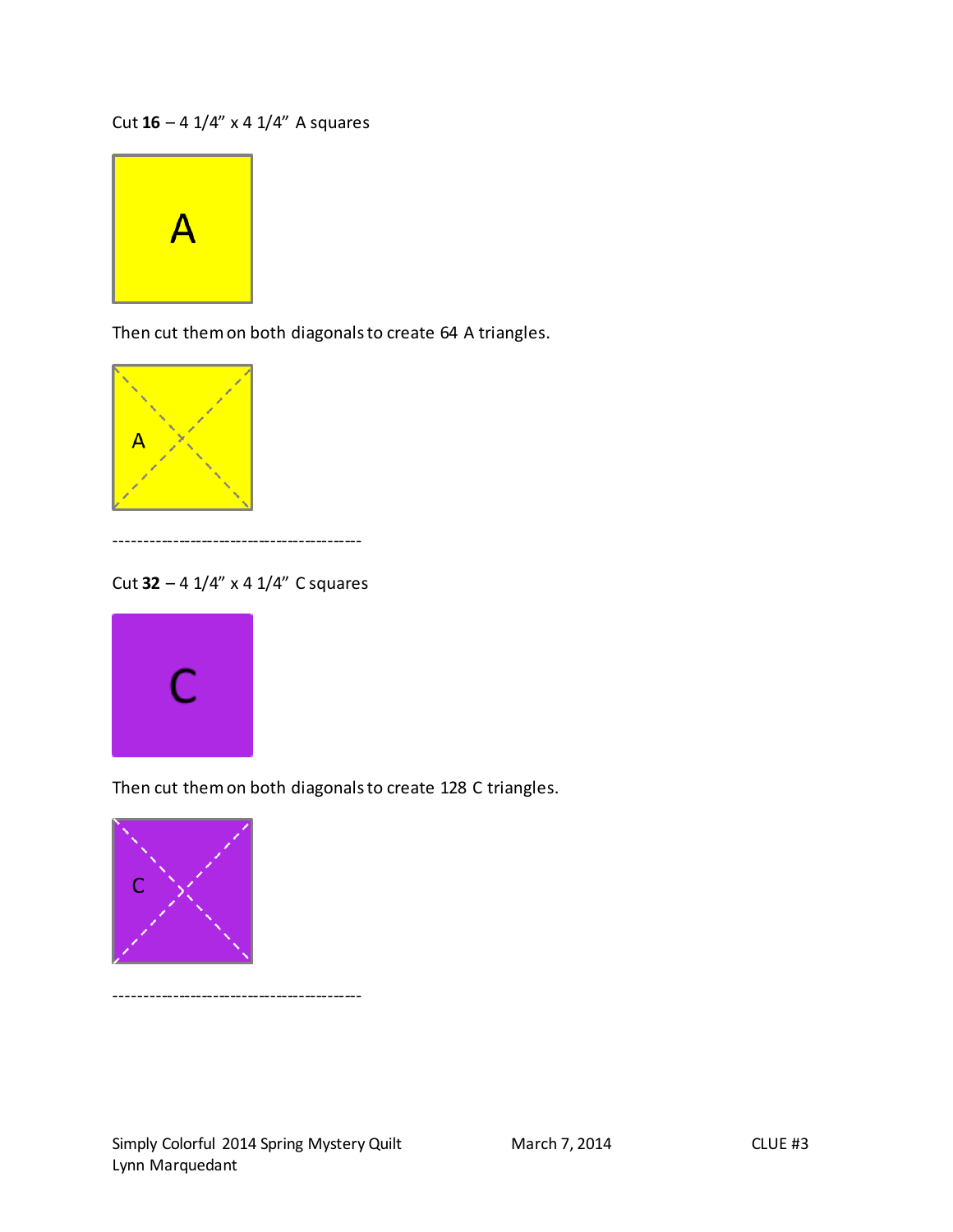Sewing Instructions:

Use flag and web production techniques.

Specifically, layout 4 pieces of a unit.



Then sew A triangle to C triangle, and sew C triangle to N triangle. Don't cut between 2 flags.



Instead fold them over and sew together to form the Unit. It should measure 3.5".



Make 64 of these units.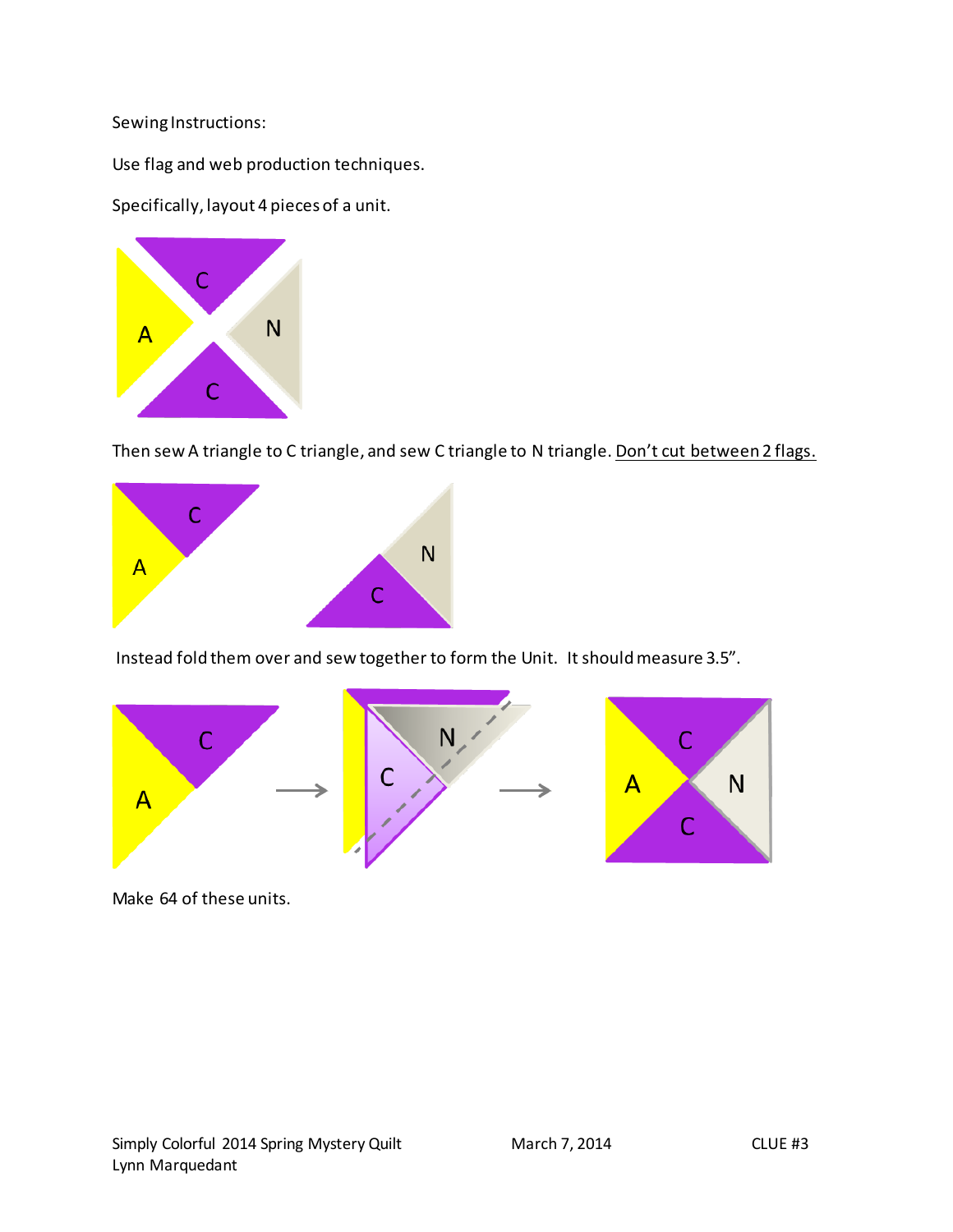#### **Unit #3B**

Make 32 simple 4-patch squares with fabrics B and C.



Unit #3B

Cutting Instructions: Cut **64** – 2" x 2" B squares



Cut **64** – 2" x 2" C squares



-------------------------------------------

Sewing Instructions:

Sew all B and C blocks together. You will have 64 units.



Sew 2 sets together to create 4 patches. You'll end up with 32 units. 3.5" each.



Simply Colorful 2014 Spring Mystery Quilt March 7, 2014 CLUE #3 Lynn Marquedant